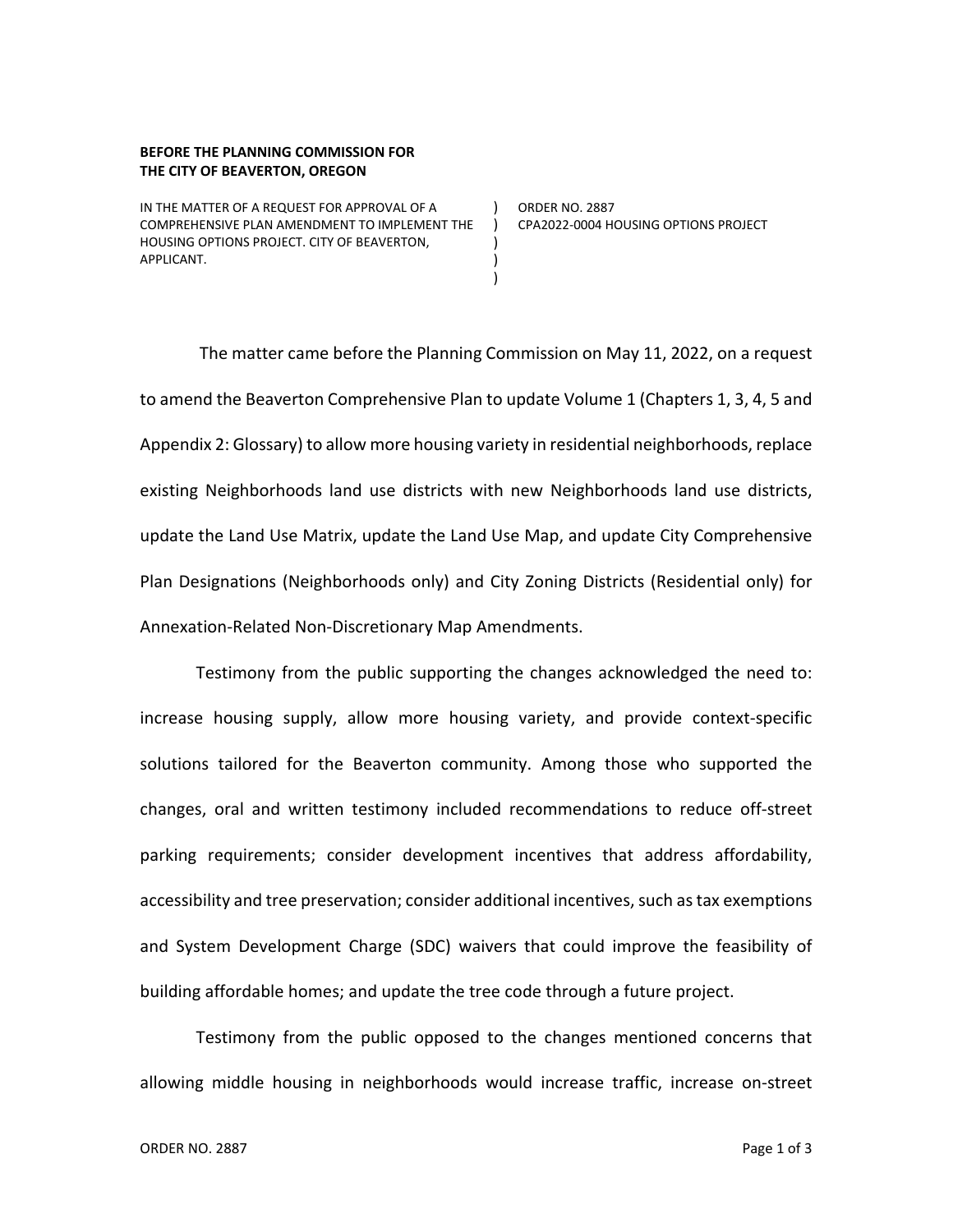parking, increase crime, decrease property values, affect neighborhood character, result in tree removal, and strain the existing infrastructure system. Some testimony included the recommendation to allow more housing in mixed-use and commercial areas of the city. And some testimony expressed a desire to maintain single-family zoning, mentioning concerns about too many rental properties in neighborhoods.

Some testifiers indicated that they support housing variety, but nevertheless, were still concerned about a potential strain on the existing infrastructure system and urban services, increased property taxes, and limited parking.

Pursuant to Beaverton Development Code Section 50.50, the Planning Commission conducted a public hearing and considered testimony and exhibits on the subject proposal.

The Commission, after holding the public hearing and considering all oral and written testimony, adopts the findings in the Staff Report dated April 29, 2022, and the Staff Memorandums dated May 10, 2022, and May 11, 2022, as applicable to the approval criteria contained in Section 1.5 of the Beaverton Comprehensive Plan.

Therefore, **IT IS HEREBY ORDERED THAT CPA2022-0004** is recommended for **APPROVAL** to City Council based on the testimony, reports and exhibits, and evidence presented during the public hearing on the matter and based on the facts, findings, and conclusions found in the Staff Report dated April 29, 2022, and the Staff Memorandums dated May 10, 2022 and May 11, 2022, and this Land Use Order.

Motion **CARRIED**, by the following vote:

**AYES:** Glenewinkel; Lawler; McCann; Nye; Saldanha; Teater; Winter **NAYS:** None.